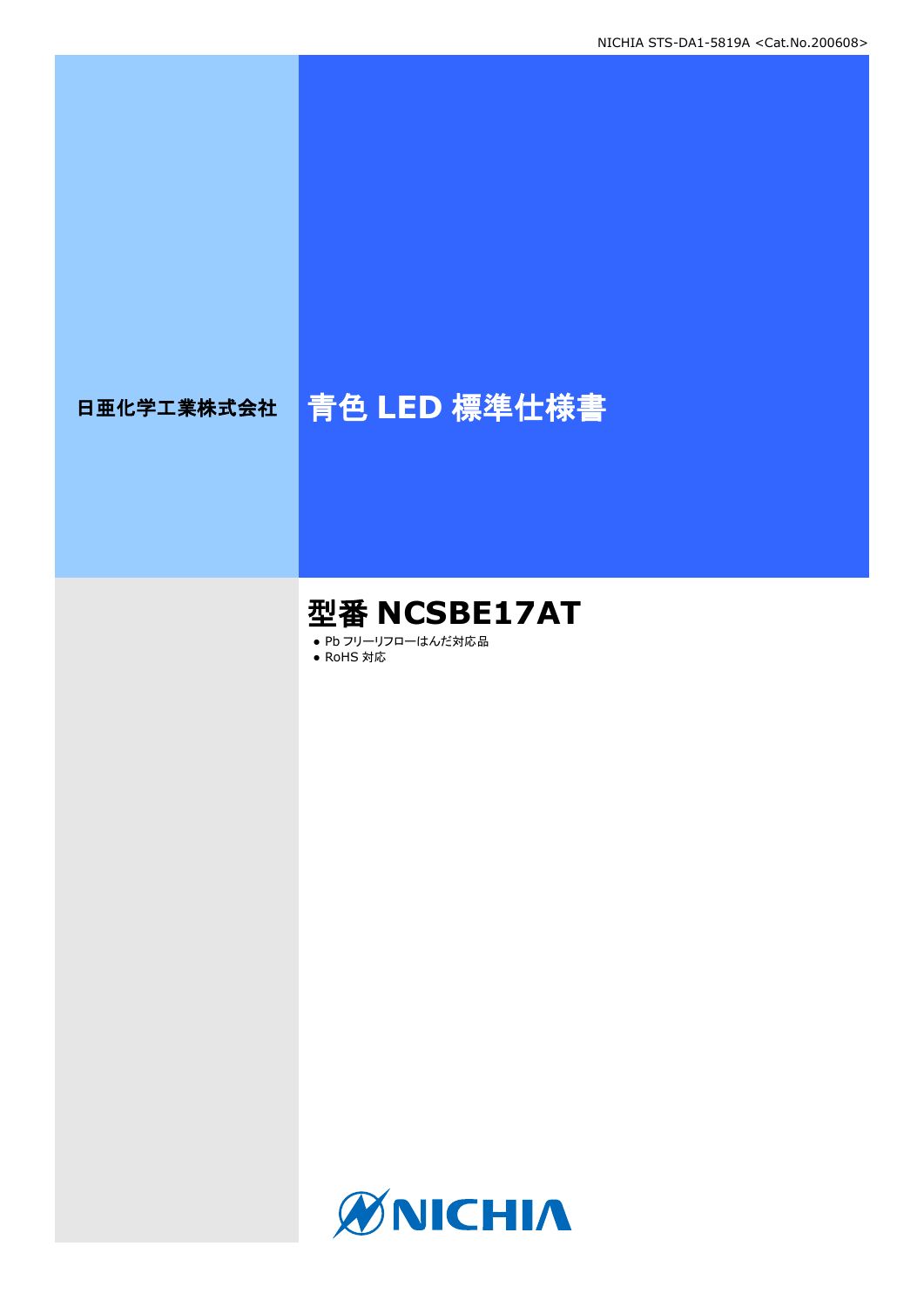### 規格

### (1) 絶対最大定格

| 項目        | 記号                           | 最大定格           | 単位 |
|-----------|------------------------------|----------------|----|
| 順電流       | IF                           | 700            | mA |
| パルス順電流    | $I_{FP}$                     | 1000           | mA |
| 逆電圧       | VR                           | 5              | V  |
| 許容損失      | P <sub>D</sub>               | 2.31           | W  |
| 動作温度      | ${\mathsf T}_{\textsf{opr}}$ | $-40 \sim 100$ | °C |
| 保存温度      | $T_{\rm stq}$                | $-40 \sim 100$ | °C |
| ジャンクション温度 |                              | 135            | °C |

\* Tc=25°C での値です。

\* IFP条件は、パルス幅 10ms 以下、デューティー比は 10%以下です。

#### (2) 特性

| 記号<br>項目  |   | 条件             | 標準            | 最大                       | 単位  |      |
|-----------|---|----------------|---------------|--------------------------|-----|------|
| 順電圧       |   | V⊧             | $I_F = 350mA$ | 3.0                      | -   |      |
| 逆電流<br>IR |   |                | $V_R = 5V$    | $\overline{\phantom{a}}$ | -   | μA   |
| 光束        |   | $\Phi_{\rm v}$ | $I_F = 350mA$ | 42                       | -   | Im   |
|           | X |                | $I_F = 350mA$ | 0.126                    | -   |      |
| 色度座標      |   |                | $I_F = 350mA$ | 0.078                    |     |      |
| 熱抵抗       |   | $R_{\theta$ JC |               | 0.8                      | 1.6 | °C/W |

\* TC=25°C での値です。

\* 光束は、CIE 127:2007 に準拠した国家標準校正値と整合をとっています。

\* 色度座標は、CIE 1931 色度図に基づくものとします。

\* 熱抵抗 Rejcはソフトウェアによる熱解析シミュレーションなどの論理的な解析を実施する際に有効な数値であり、ダイスから Tc測定ポイントまでの熱抵抗 を表しています(使用基板:アルミ基板 t=1.5mm、絶縁層 t=0.12mm)。

\* 熱抵抗に関する詳細は注意事項(6)熱の発生を参照ください。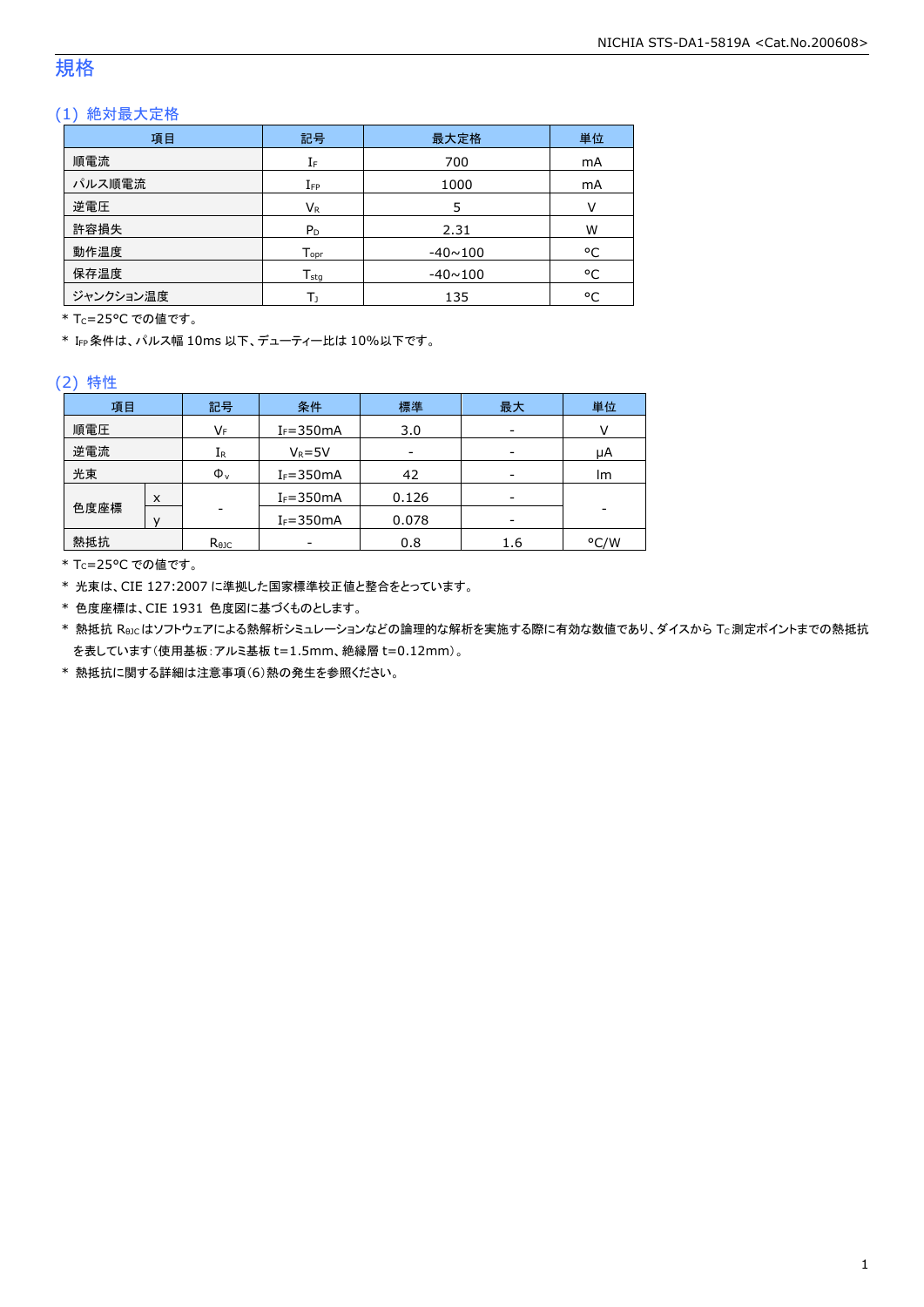## ランク分け

| 項目  | ランク  | 最小                       | 最大  | 単位 |  |
|-----|------|--------------------------|-----|----|--|
|     | M21  | 3.2                      | 3.3 |    |  |
|     | M1   | 3.0                      | 3.2 |    |  |
| 順電圧 | L2   | 2.8                      | 3.0 | V  |  |
|     | L12  | 2.7                      | 2.8 |    |  |
| 逆電流 |      | $\overline{\phantom{a}}$ | 50  | μA |  |
| 光束  | D035 | 35                       | 55  | lm |  |
|     | D030 | 30                       | 50  |    |  |

#### 色度範囲

|   | ランク W010 |        |        |        |        |        |
|---|----------|--------|--------|--------|--------|--------|
| x | 0.1480   | 0.1355 | 0.1241 | 0.1096 | 0.1360 | 0.1610 |
|   | 0.0260   | 0.0399 | 0.0578 | 0.0868 | 0.0996 | 0.0476 |

|   | ランク W011 |        |        |        |        |        |  |
|---|----------|--------|--------|--------|--------|--------|--|
| X | 0.1220   | 0.1096 | 0.0900 | 0.1180 | 0.1360 | 0.1480 |  |
|   | 0.0620   | 0.0868 | 0.1370 | 0.1598 | 0.0996 | 0.0746 |  |

\* Tc=25°C での値です。

\* 順電圧は±0.05V の公差があります。

\* 光束は±6%の公差があります。

\* 色度は±0.006 の公差があります。

\* 1 注文単位に対して上記のランクを納入します。又、その納入比率は問わないものとします。

#### 色度-光束ランク対応表

| 色度ランク | 光東ランク |
|-------|-------|
| W010  | D030  |
| W011  | D035  |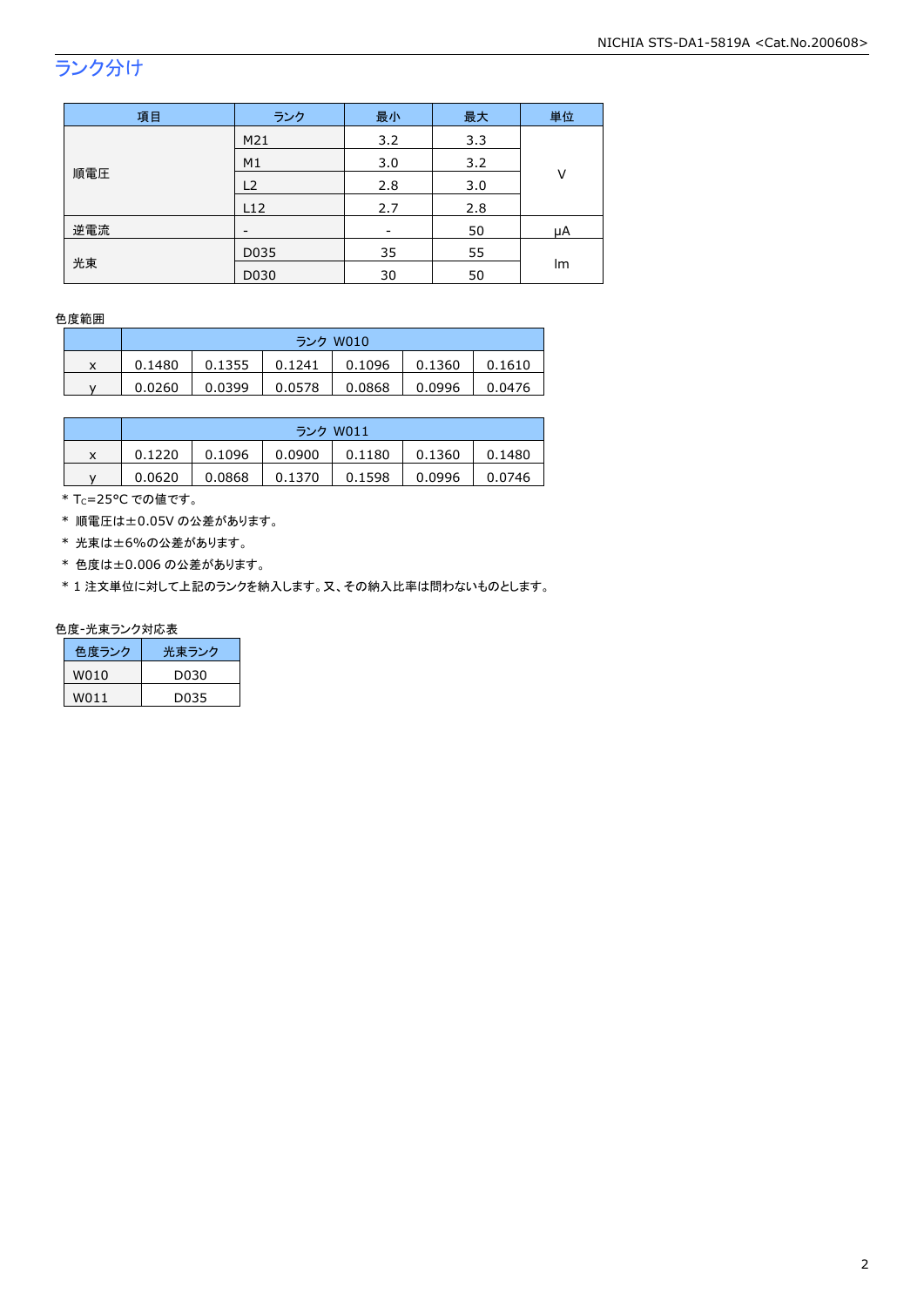色度図

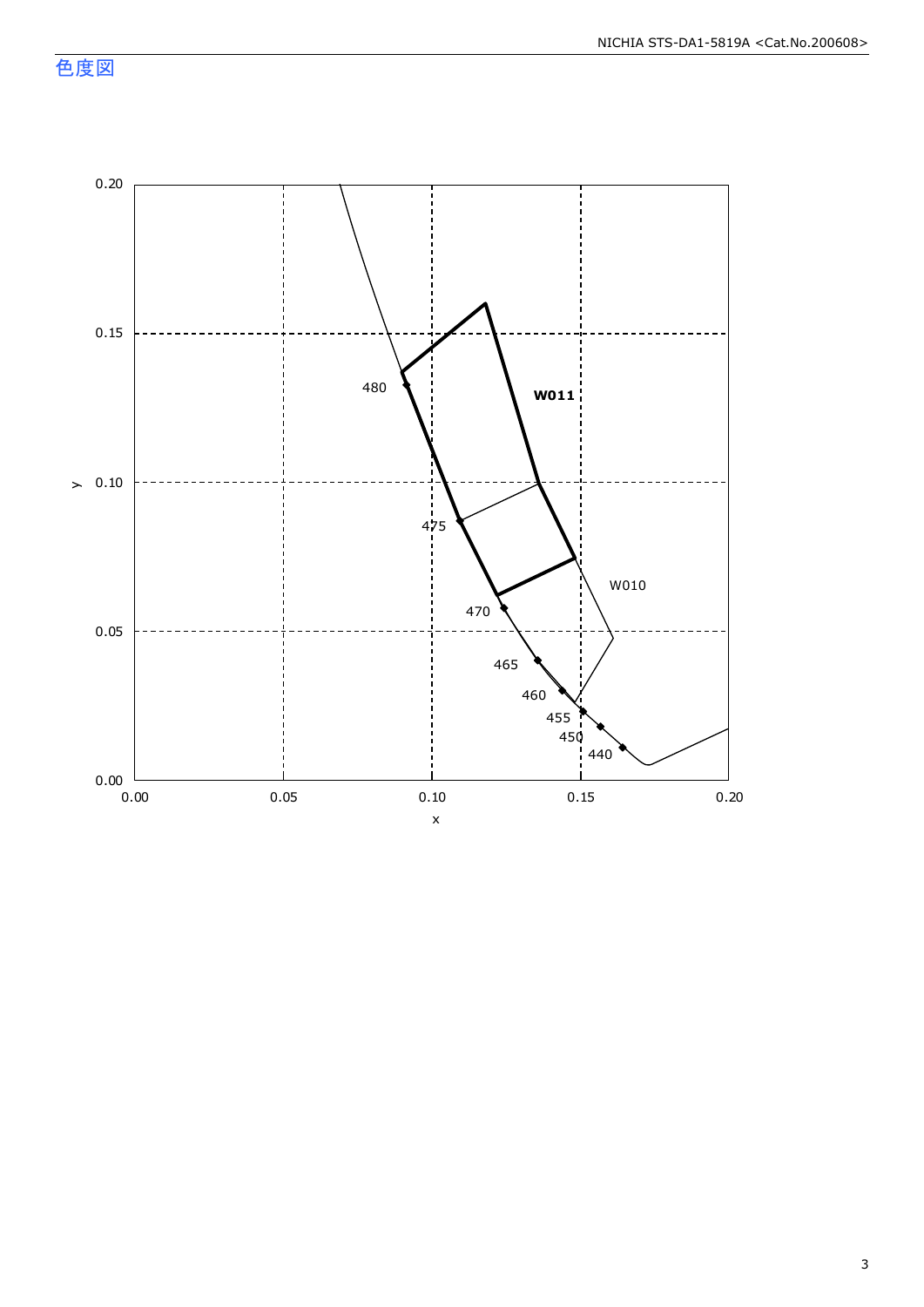### 外形寸法

This product complies with RoHS Directive. \* 本製品はRoHS指令に適合しております。

No. STS-DA7-13877B Part No. NCSxE17A

(単位 Unit: mm) (単位 Unit: mm, 公差 Tolerance: ±0.1)













| 項目 Item                     | 内容 Description                |
|-----------------------------|-------------------------------|
| パッケージ材質                     | シリコーン樹脂                       |
| Package Materials           | Silicone Resin                |
| モールド材質                      | シリコーン樹脂(拡散剤入り)                |
| <b>Mold Materials</b>       | Silicone Resin(with diffuser) |
| 電極材質                        | 金メッキ                          |
| <b>Electrodes Materials</b> | Au-plated                     |
| 質量<br>Weight                | 0.0022q(TYP)                  |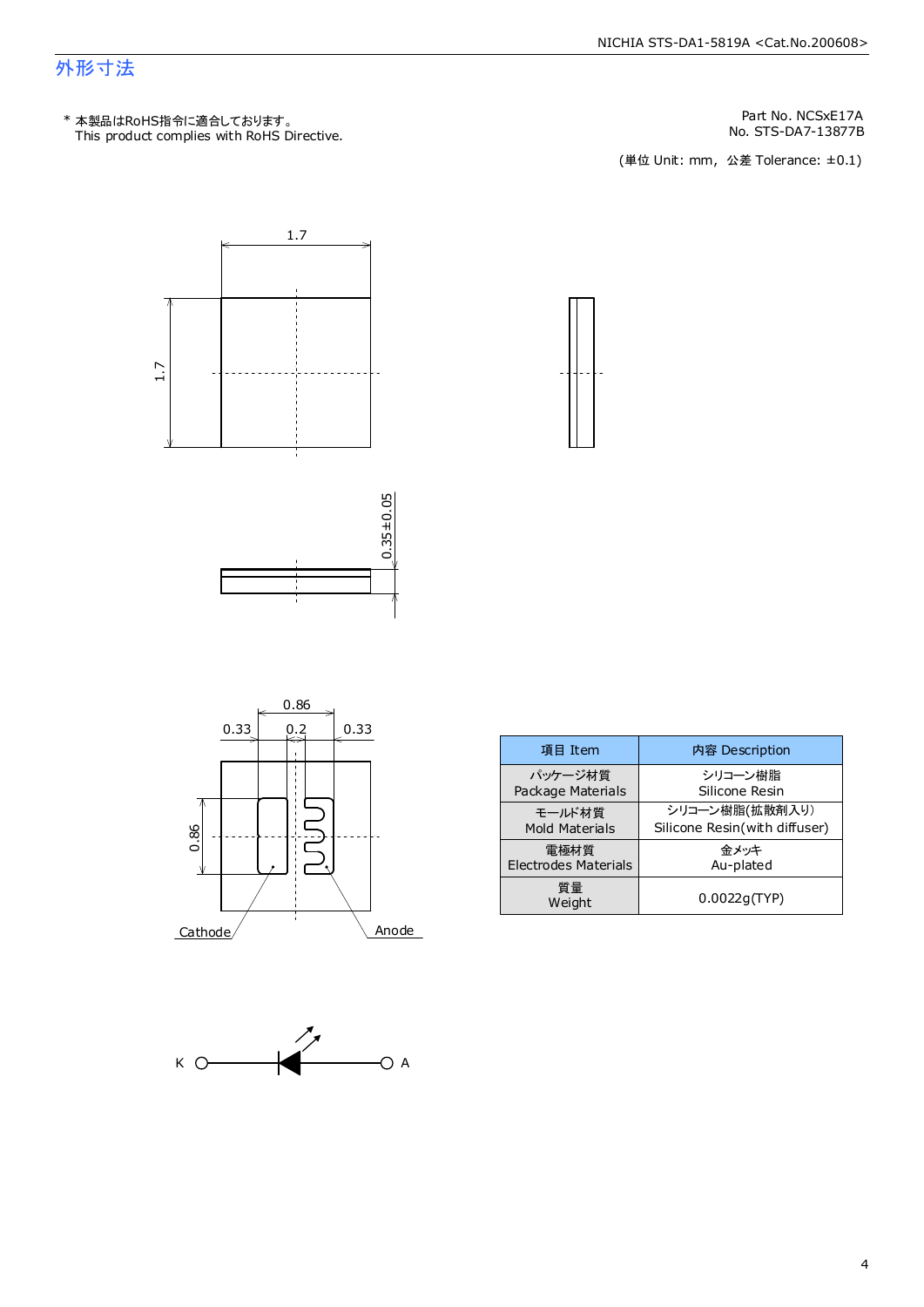#### NICHIA STS-DA1-5819A <Cat.No.200608>

### はんだ付け

● リフロー条件(Pb フリーはんだ使用時)



● 推奨取り付けパターン



(単位 Unit: mm)

- \* 本製品は、リフロー対応品です。ディップはんだ、手はんだについては保証できません。
- \* リフローはんだは 2 回までとして下さい。
- \* ピーク温度からの冷却温度勾配が緩やかになるように配慮して、急冷却を避けて下さい。
- \* 大気リフローの場合、リフロー時の熱や雰囲気の影響により、光学的劣化を起こすことがあります。リフローに際しては、窒素リフローを推奨します。
- \* 本製品は、封止材料にシリコーン樹脂を用いているため、上面の封止部が柔らかく、力が加わると傷、欠け、剥がれ、製品の変形、断線や信頼性に影響 を及ぼす恐れがあります。封止部に圧力を加えないで下さい。
- \* 基本的にはんだの取り付け後の修正は行わないで下さい。
- \* はんだ付け時、加熱された状態で LED にストレスを加えないで下さい。
- \* 実装機を使用する場合は、本製品にあった吸着ノズルを選定下さい。
- \* あくまで推奨ランドは LED を問題無く取り付けられるランドサイズとなっています。高密度実装などで実装精度が必要となる場合は、それに適したランド形 状を検討下さい。
- \* フラックスを使用する場合はノンハロゲンタイプを推奨します。また LED に直接フラックスがかかるような工程設計は行わないで下さい。
- \* 取り付けパターンに対して、はんだ種類及びはんだ塗布量が問題ないことを事前に確認して下さい。
- \* 電極パターンが全てパッケージの裏面にあるため、はんだ部が外観では確認できません。貴社にてはんだ条件を充分に確認の上でご使用下さい。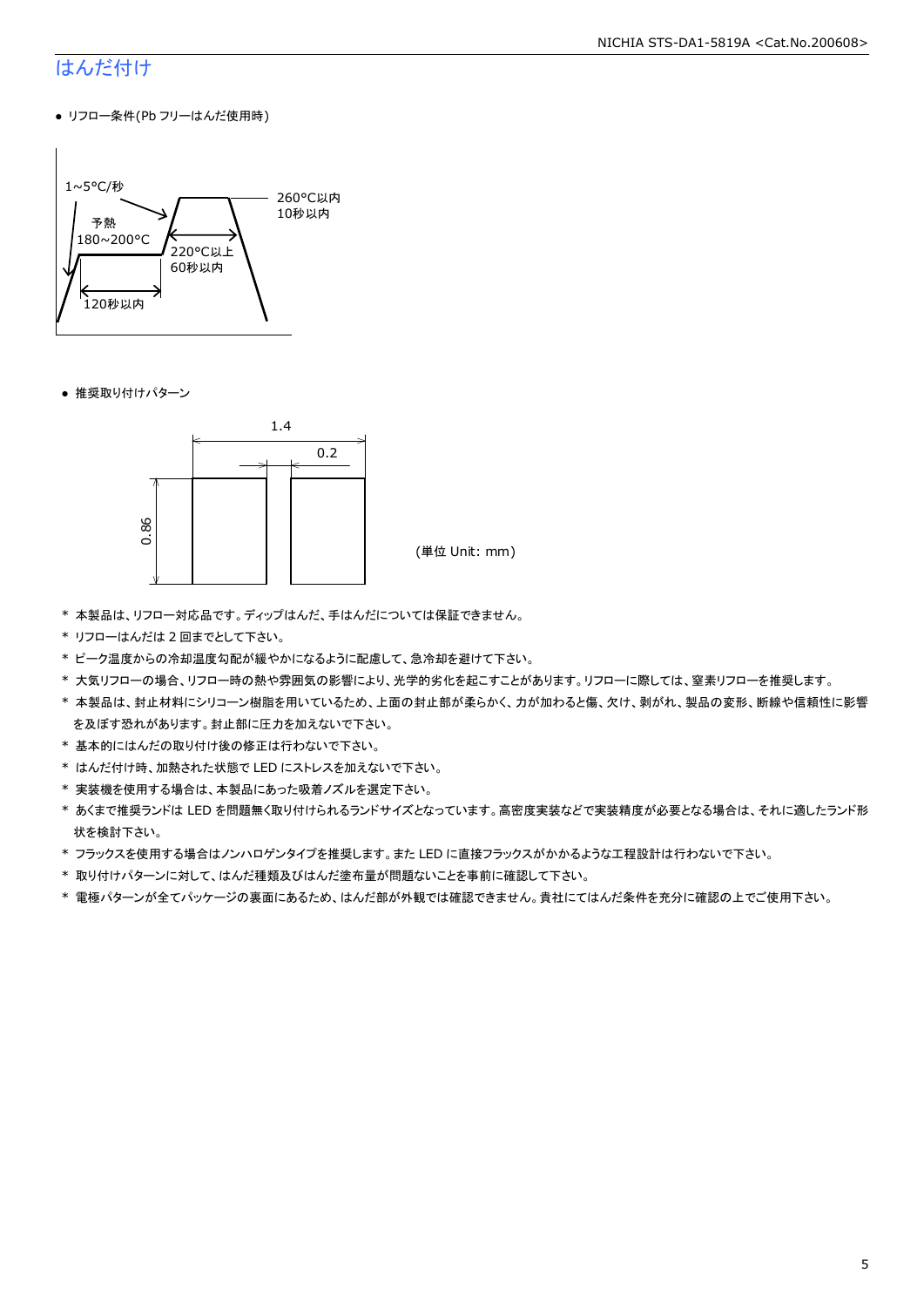#### NICHIA STS-DA1-5819A <Cat.No.200608>

### テーピング仕様

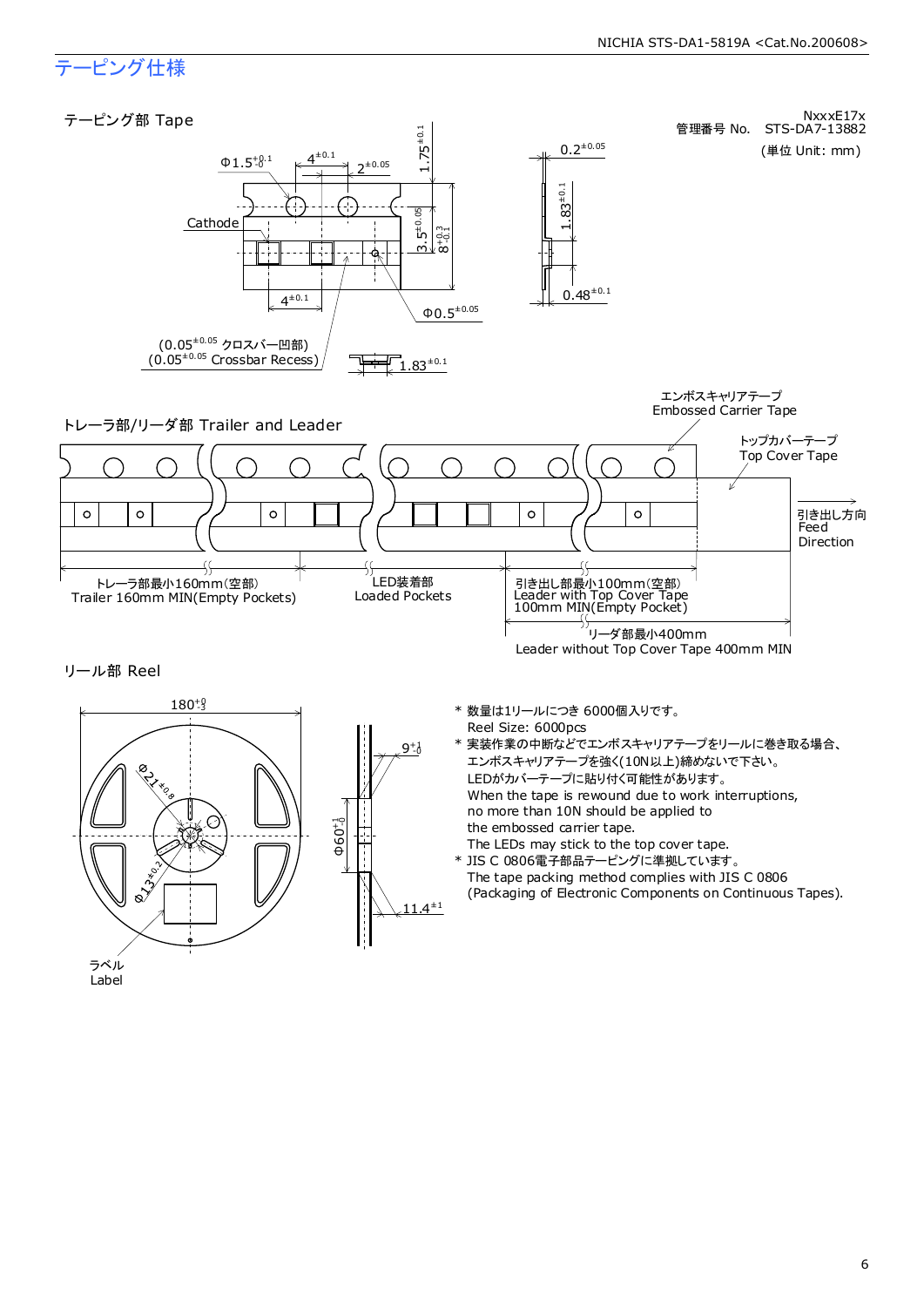### 梱包仕様

Reels are shipped with desiccants in heat-sealed moisture-proof bags. シリカゲルとともにリールをアルミ防湿袋に入れ、熱シールにより封をします。

No. STS-DA7-4989C Part No. Nxxxxxxx



Label ラベル йNICHI∧ XXXX LED **Nxxxxxxx** \*\*\*\*\*\*\* YMxxxx-RRR PCS<br>RoHS NICHIA CORPORATION 491 OKA, KAMINAKA, ANAN, TOKUSHIMA, JAPAN

Moisture-proof bags are packed in cardboard boxes with corrugated partitions. アルミ防湿袋を並べて入れ、ダンボールで仕切ります。





- 客先型名を\*\*\*\*\*\*\*\*で示します。<br>客先型名が設定されていない場合は空白です。 If not provided, it will not be indicated on the label. \*\*\*\*\*\*\* is the customer part number.
- For details, see "LOT NUMBERING CODE" in this document. ロット表記方法についてはロット番号の項を<br>参照して下さい。 \*
- The label does not have the RANK field for un-ranked products. ランク分けがない場合はランク表記はありません。 \*
- Products shipped on tape and reel are packed in a moisture-proof bag. They are shipped in cardboard boxes to protect them from external forces during transportation. 本製品はテーピングしたのち、輸送の衝撃から保護するためダンボールで梱包します。 \*
- Do not drop or expose the box to external forces as it may damage the products. 取り扱いに際して、落下させたり、強い衝撃を与えたりしますと、製品を損傷させる原因になりますので注意して下さい。 \*
- Do not expose to water. The box is not water-resistant. ダンボールには防水加工がされておりませんので、梱包箱が水に濡れないよう注意して下さい。 \*
- \* Using the original package material or equivalent in transit is recommended. 輸送、運搬に際して弊社よりの梱包状態あるいは同等の梱包を行って下さい。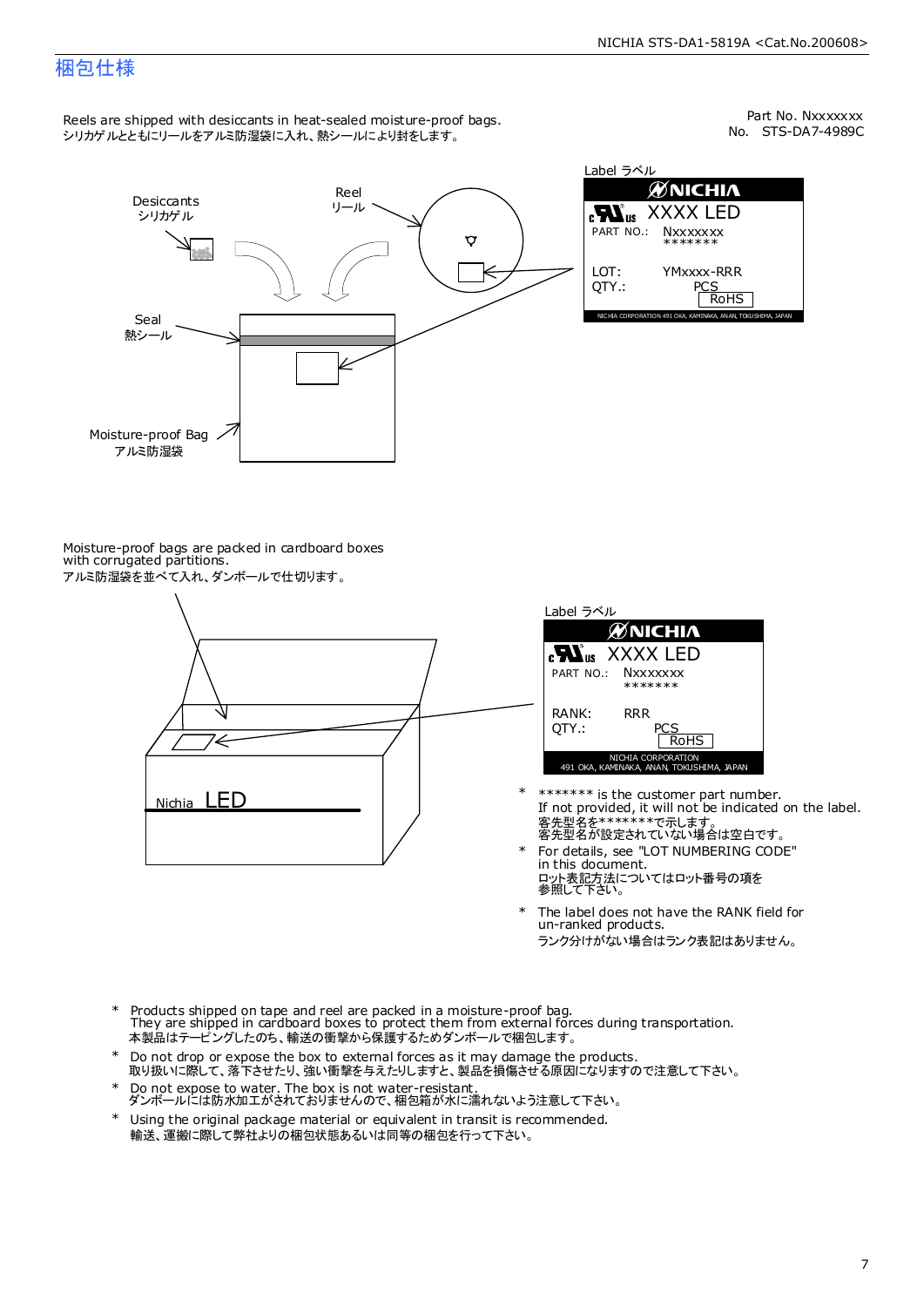### ロット番号

ロット番号は以下のように英数字で表記します。

- YMxxxx RRR
- Y 製造年

| 年    |   |
|------|---|
| 2019 |   |
| 2020 | Κ |
| 2021 |   |
| 2022 | м |
| 2023 | Ν |
| 2024 |   |

#### M - 製造月

| 月 | м | 月  | М |
|---|---|----|---|
|   |   |    |   |
|   |   | 8  | 8 |
| 3 | २ | 9  | q |
|   |   | 10 | A |
|   | ᄃ | 11 | в |
| 6 | 6 | 12 |   |

xxxx-当社管理番号

RRR-色度ランク、光束ランク、順電圧ランク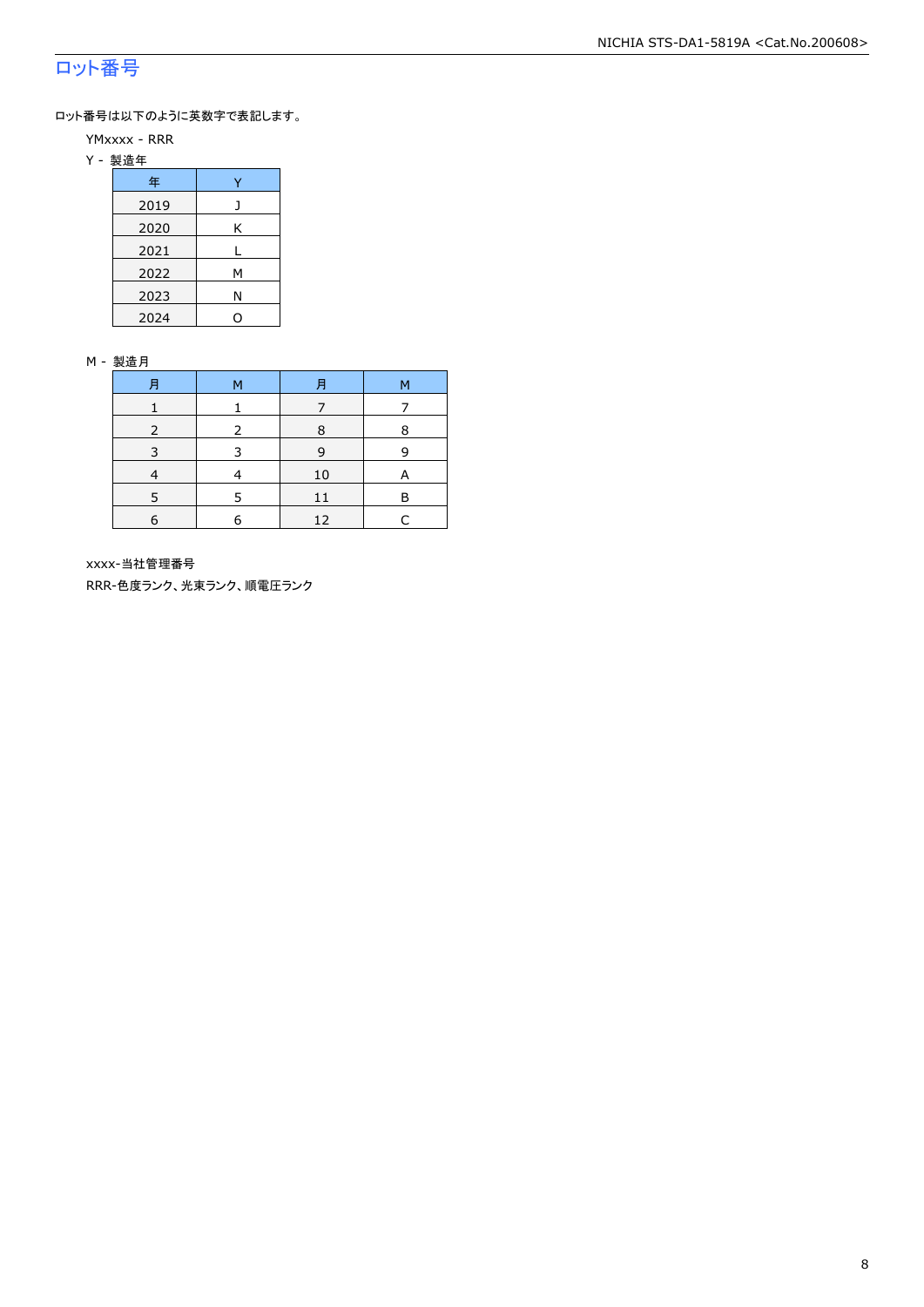## ディレーティング特性

NCSxE17A 管理番号 No. STS-DA7-13881



ケース温度測定部温度-許容順電流特性 **Temperature at Measurement Point on a Case vs Allowable Forward Current**



#### デューティー比-許容順電流特性 **Duty Ratio vs Allowable Forward Current**

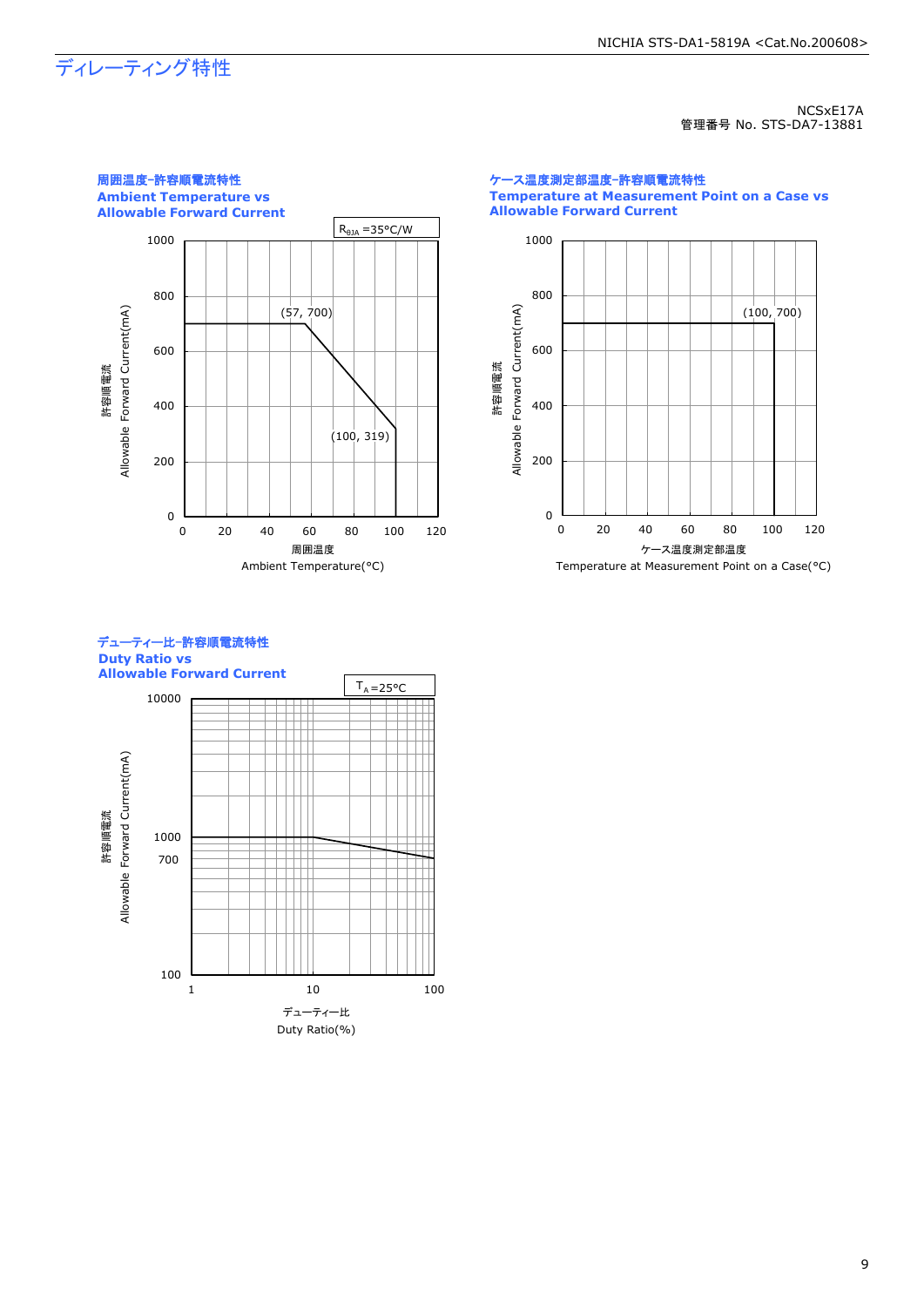#### NICHIA STS-DA1-5819A <Cat.No.200608>

### 光学特性

\* All characteristics shown are for reference only and are not guaranteed. 本特性は参考です。

Part No. NCSBE17A No. STS-DA7-15962



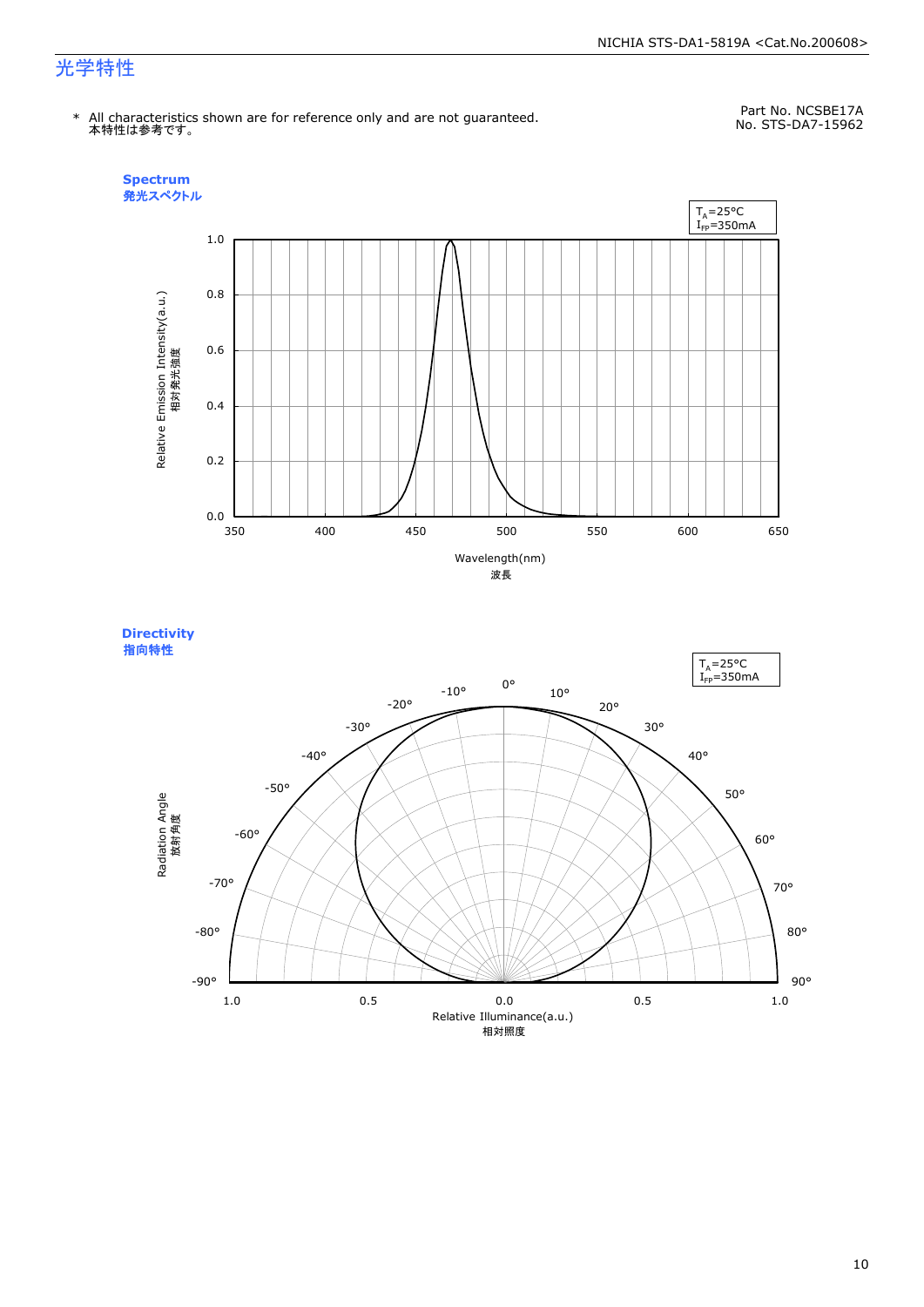### 電流温度特性

\* All characteristics shown are for reference only and are not guaranteed. 本特性は参考です。

Part No. NCSBE17A No. STS-DA7-15963

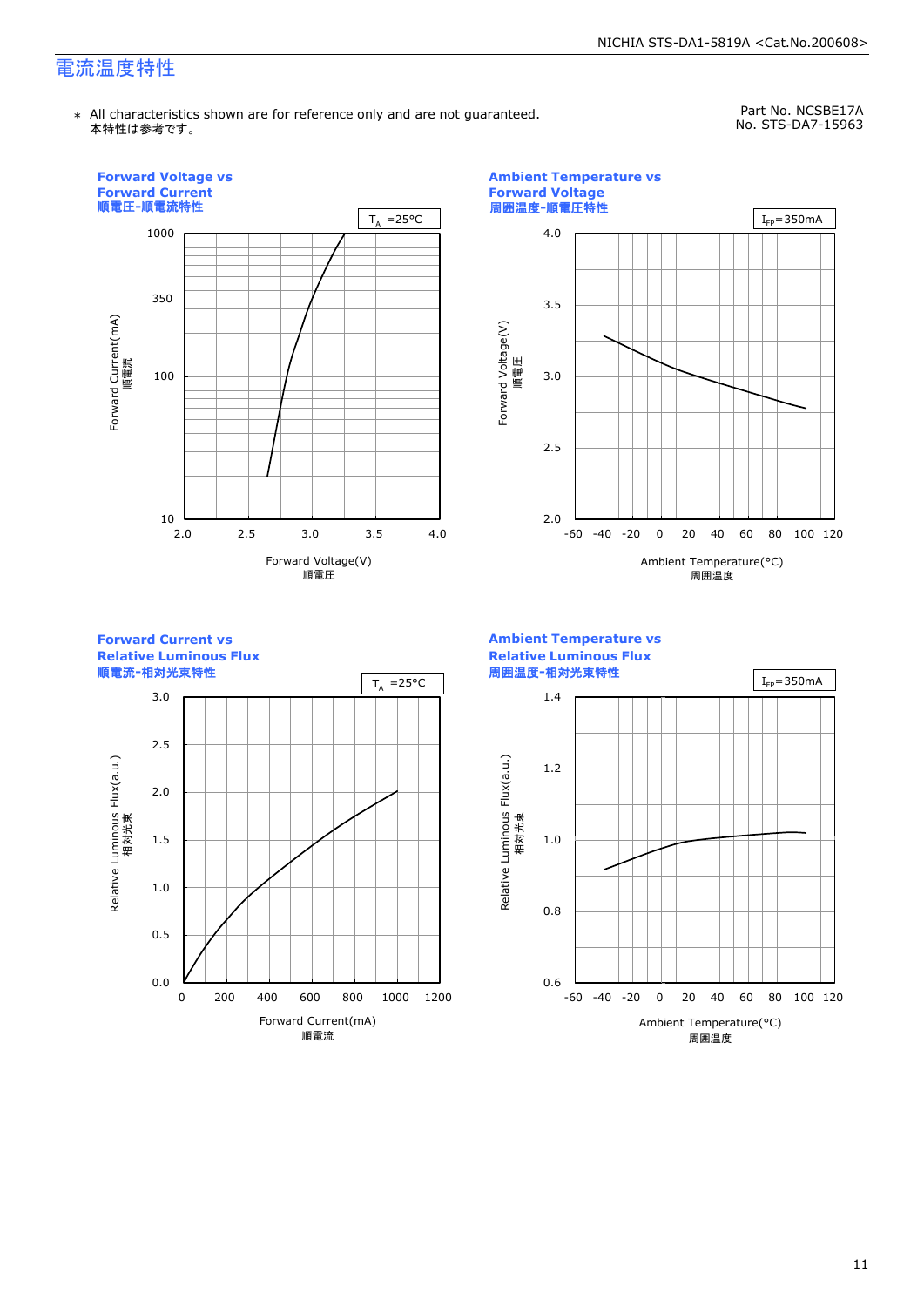### 電流温度特性

Part No. NCSBE17A No. STS-DA7-15964



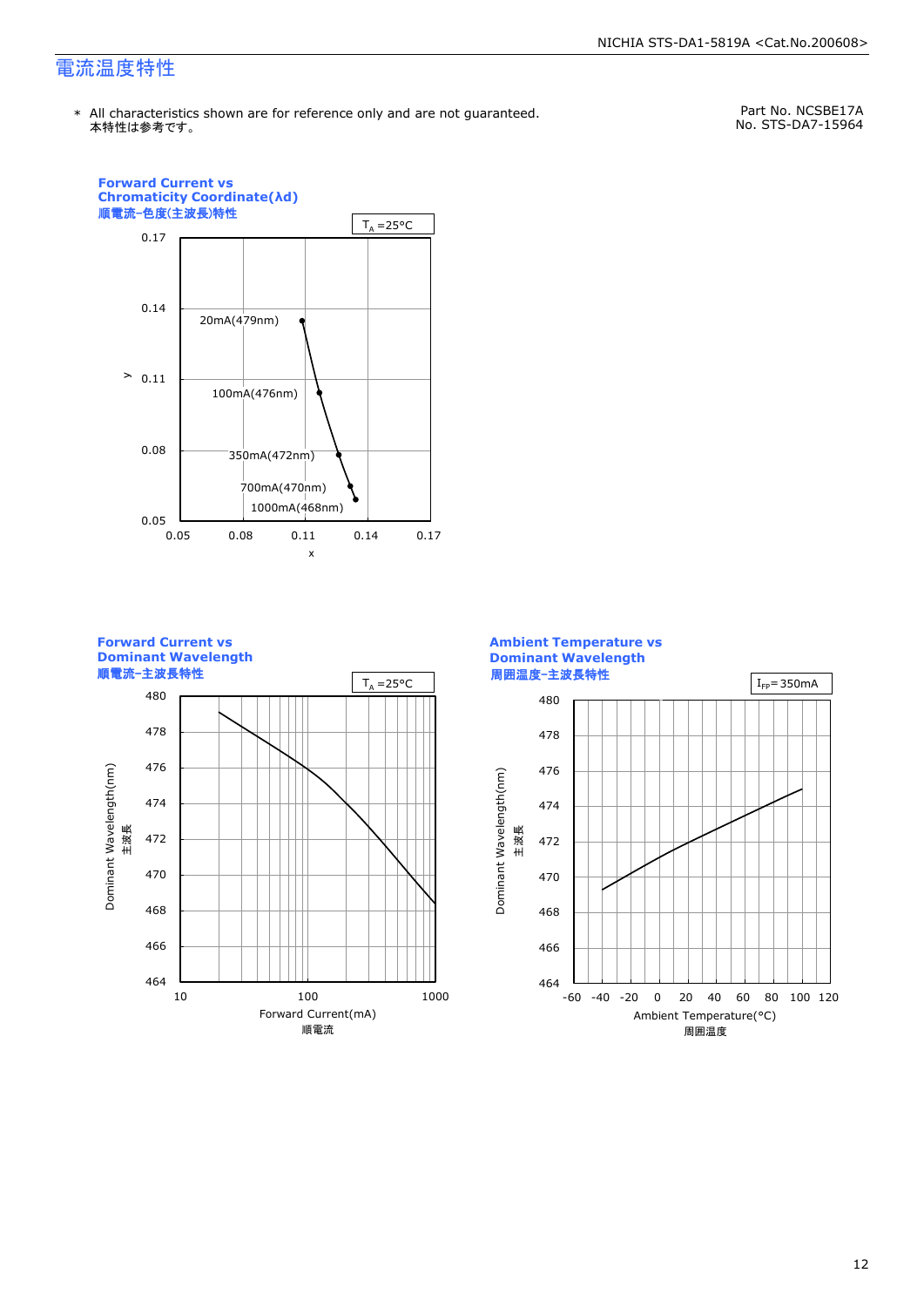### 信頼性

#### (1) 試験項目と試験結果

| 試験項目      | 参照規格                     | 試験条件<br>試験時間                                        |          | 故障判定<br>基準 No. | 故障数/試験数 |
|-----------|--------------------------|-----------------------------------------------------|----------|----------------|---------|
| はんだ耐熱性    | JEITA ED-4701            | T <sub>sld</sub> =260°C, 10秒, 2回                    |          | #1             | 0/22    |
| (リフローはんだ) | 300 301                  | (前処理 30℃, 70%, 4 週間)                                |          |                |         |
| はんだ付け性    | JEITA ED-4701            | $T_{\text{std}} = 245 \pm 5^{\circ}$ C, 5秒          |          | #2             | 0/22    |
| (リフローはんだ) | 303 303A                 | 鉛フリーはんだ(Sn-3.0Ag-0.5Cu)                             |          |                |         |
| 温度サイクル    | JEITA ED-4701            | -40°C(30分)~25°C(5分)~                                | 100 サイクル | #1             | 0/22    |
|           | 100 105                  | 100°C(30 分)~25°C(5 分)                               |          |                |         |
| 温湿度サイクル   | JEITA ED-4701            | 25°C~65°C~-10°C, 90%RH                              | 10 サイクル  | #1             | 0/22    |
|           | 200 203                  | 24 時間/1 サイクル                                        |          |                |         |
| 高温保存      | JEITA ED-4701<br>200 201 | $T_A = 100^{\circ}C$                                | 1000 時間  | #1             | 0/22    |
| 高温高湿保存    | JEITA ED-4701            | $T_A = 60^{\circ}$ C, RH = 90%                      | 1000 時間  | #1             |         |
|           | 100 103                  |                                                     |          |                | 0/22    |
| 低温保存      | JEITA ED-4701            | $T_A = -40$ °C                                      | 1000 時間  | #1             | 0/22    |
|           | 200 202                  |                                                     |          |                |         |
| 連続動作      |                          | $T_A = 25$ °C, I <sub>F</sub> =700mA<br>試験基板は下記注記参照 | 1000 時間  | #1             | 0/22    |
| 高温連続動作    |                          | $T_A = 100$ °C, IF=300mA                            | 1000 時間  | #1             | 0/22    |
|           |                          | 試験基板は下記注記参照                                         |          |                |         |
| 高温高湿連続動作  |                          | 60°C, RH=90%, IF=650mA<br>試験基板は下記注記参照               | 500 時間   | #1             | 0/22    |
| 低温連続動作    |                          | $T_A = -40$ °C, I <sub>F</sub> =700mA               | 1000 時間  | #1             | 0/22    |
|           |                          | 試験基板は下記注記参照                                         |          |                |         |
| 振動        | JEITA ED-4701            | 200m/s <sup>2</sup> , 100~2000~100Hz, 4分            | 48分      | #1             | 0/22    |
|           | 400 403                  | 3 方向, 4 サイクル                                        |          |                |         |
| 自然落下      |                          | 落下高さ 75cm, 3 回                                      |          | #1             | 0/22    |

注記:

1) 試験基板:FR4 t=1.6mm、銅箔 t=35μm、熱抵抗 RθJA≈35℃/W

2) 測定は LED が常温に戻ってから行います。

#### (2) 故障判定基準

| 基準 No. | 項目                  | 条件            | 判定基準                    |
|--------|---------------------|---------------|-------------------------|
|        | 順電圧(VF)             | $I_F = 350mA$ | $>$ U.S.L. $\times$ 1.1 |
| #1     | 光束(Φ <sub>ν</sub> ) | $I_F = 350mA$ | $<$ L.S.L. $\times$ 0.7 |
|        | 逆電流(IR)             | $V_R = 5V$    | $>$ U.S.L. $\times$ 2.0 |
| #2     | はんだぬれ性              | -             | はんだぬれ面積率が 95%未満         |

規格最大値(Upper Specification Limit) 規格最小値(Lower Specification Limit)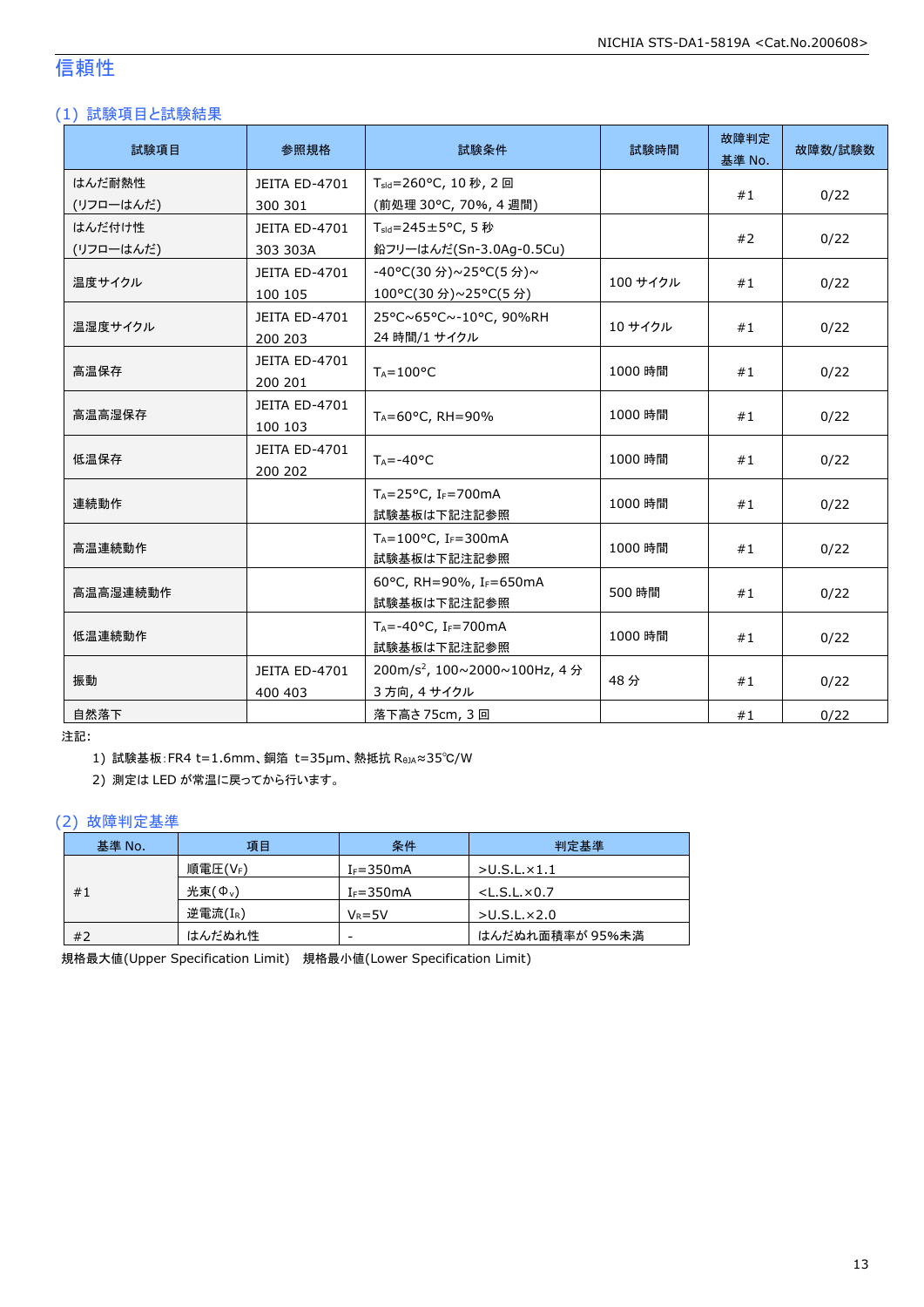### 注意事項

#### (1) 保管

|    | 条件        | 温度                         | 湿度       | 期間        |
|----|-----------|----------------------------|----------|-----------|
|    | アルミ防湿袋開封前 | $30^{\circ}$ C<br>こ以下      | 90%RH 以下 | 納入日より1年以内 |
| 保管 | アルミ防湿袋開封後 | $30^{\circ}$ C<br>,以下<br>֊ | 70%RH 以下 | 週間以内      |

● 本製品は、MSL2a に相当します。MSL については IPC/JEDEC STD-020 をご確認下さい。

- 保管期間内に実装を完了させて下さい。
- 本製品は、パッケージに吸収された水分がはんだ付け時の熱で気化膨張することにより、界面の剥離が発生し光学的劣化を起こす可能性があります。そ のためお客様にて実装するまでの、吸湿量を最小限に抑えるため防湿梱包を実施しております。アルミ防湿袋に入っているシリカゲルは吸湿が進むと青 色から赤色へ変色します。
- アルミ防湿袋を開封後は上記の条件を越えないようにはんだ付けを完了下さい。万一未使用の LED が残った場合は、シリカゲル入り密閉容器等で保管 下さい。なお当社防湿袋に戻し、再封印することを推奨します。
- 電極部分は、金メッキが施されております。腐食性ガス等を含む雰囲気にさらされますと、メッキ表面が変質し、はんだ付け性に問題が生じる事がありま す。保管時は密閉容器等で保管して下さい。なお当社防湿袋に戻し、再封印することを推奨します。
- 実機に使用する部材(パッキン、接着剤など)については、メッキ表面への影響を考慮して、硫黄成分を含有しているものの使用を避けて下さい。メッキの 表面異常は、導通・接続不良に繋がる可能性があります。また、パッキンを使用する場合は、シリコーンゴム材質のものを推奨します。その際、低分子量 のシロキサンによる機器の接点不良に注意して下さい。
- 急激な温度変化のある場所では、結露が起こりますので温度変化の少ない場所に保管して下さい。
- 埃の多い環境での保管は避けて下さい。
- 直射日光や室温を超えるような環境に長期間さらさないで下さい。

#### (2) 使用方法

● LED 毎に絶対最大定格を超えないように回路設計を行って下さい。LED 毎に定電流駆動することを推奨致します。また定電圧駆動する場合は、(A)の回 路は LED の順電圧の影響により LED に流れる電流がばらつく可能性がありますので、(B)の回路を推奨します。



- 本製品は、順方向電流駆動でご使用下さい。また、非点灯時には順逆とも電圧がかからないように配慮下さい。特に逆電圧が連続的に加わる状態は、マ イグレーションを発生させる可能性があり、素子にダメージを与える場合がありますので避けて下さい。長時間使用しない場合は、安全のために必ず主電 源スイッチを切って下さい。
- 本製品は LED の諸特性が安定する定格電流の 10%以上でご使用されることを推奨します。
- マトリックス動作をさせる際は、素子にかかる逆方向電圧が最大定格を超えないように注意下さい。
- 雷サージなどの過電圧が LED に加わらないようにして下さい。
- 屋外で使用される場合は、十分な防水対策、湿度対策、塩害対策を施してご使用下さい。

#### (3) 取り扱い上の注意

- 素手で本製品を取り扱わないで下さい。表面が汚れ、光学特性に影響を及ぼすことがあります。また場合によっては、製品の変形や断線が起こり、不灯 の原因になることがあります。
- 本製品は、非常に柔らかい封止樹脂を使用しております。封止樹脂表面に直接に触れると樹脂部の傷、破損の原因となる可能性があります。また樹脂部 に圧力をかけると、断線や不灯につながることがあります。ピンセットで本製品を取り扱う場合は、封止樹脂に触れないようにし、製品へ過度な圧力を掛け ないようにして下さい。
- 本製品を落下させてしまった場合には、製品の変形などが発生することがありますのでご注意下さい。
- 本製品の実装後に基板は積み重ねしないで下さい。実装した基板を重ねると、基板が樹脂部に衝撃を与え樹脂部の傷、欠け、剥がれ、変形・断線、LED 剥がれが発生し、不灯の原因になります。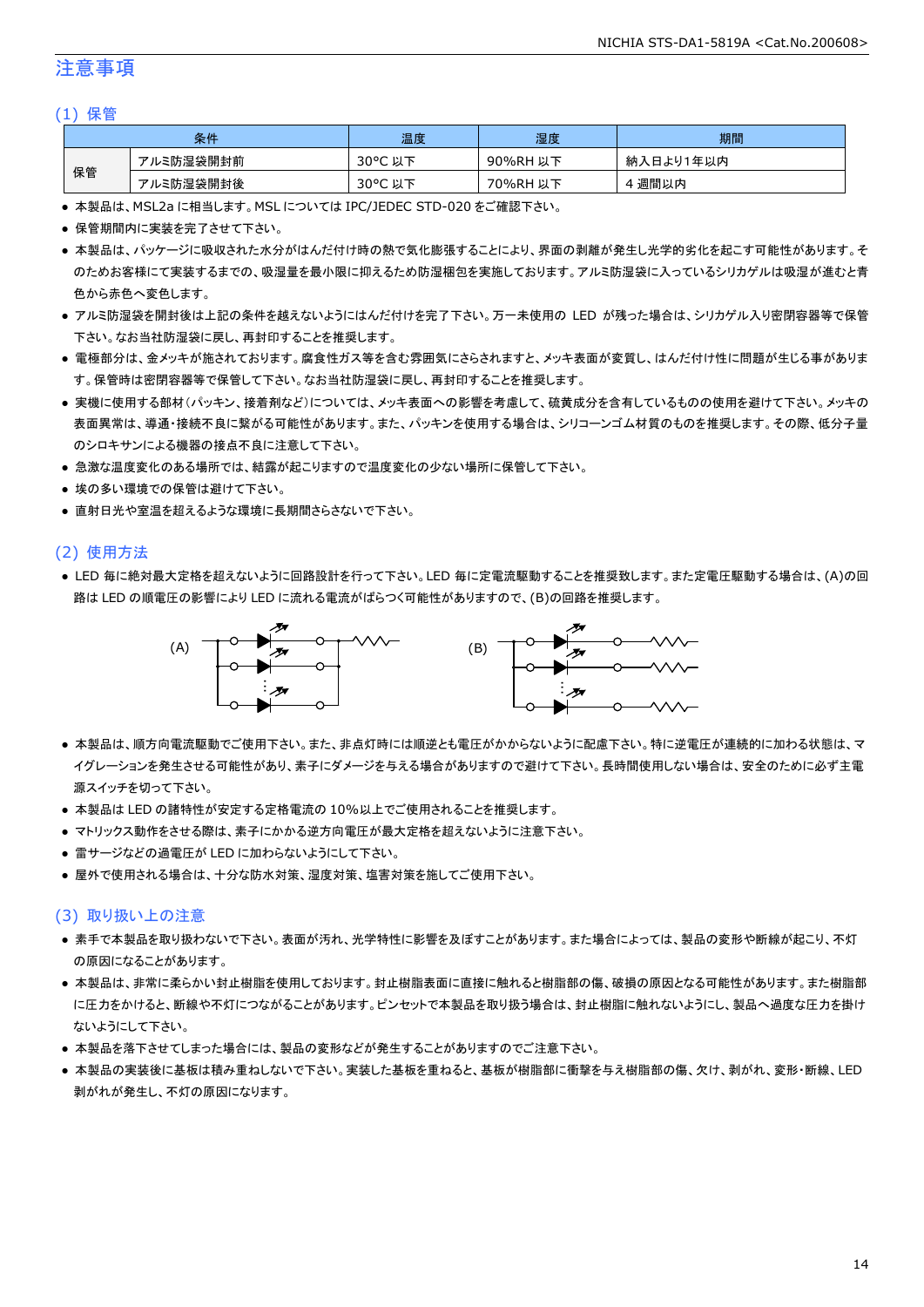#### (4) 設計上の注意

- LED を基板にはんだ付けした後の基板分割工程などで基板が曲がると、パッケージ割れが発生することがありますので基板のたわみやねじりに対して極 力ストレスの加わらないような LED 配置にして下さい。
- 基板分割部では LED の取り付け位置によって機械的ストレスが変化しますので、最もストレスが加わらないような位置に配置して下さい。
- 基板分割時は、手割りを避け、専用治具にて行って下さい。
- LED 周辺で使用する部材(筐体、パッキン、接着剤、2 次レンズ、レンズカバーなど)から放出された揮発性有機化合物は、LED のレンズや封止樹脂を透 過する可能性があります。特に密閉状態では、これらの揮発性有機化合物が熱や光子エネルギーにさらされると変色が起こり LED の光出力が大幅に低 下したり、色ずれが発生する可能性があります。また、空気の循環をよくすることで、光出力の低下や色ズレが改善されることがあります。密閉状態でご使 用される場合は、実機点灯試験による光学評価で異常なきことの確認をお願いします。
- LED の色度等の各種特性は実機の状態、実装、使用条件や経時により変化します。実使用上での特性等の変化につきましては、検証および確認のうえ、 ご使用いただきますようお願いします。
- 基板の製品取り付けパターン部及び製品直下部には、ソルダーレジストがかからない構造(下図参照、 Non Solder Mask Defined パッド(以下 NSMD))を推奨します。

#### 実装、放熱に関する一連のアプリケーションノートは弊社ホームページ「**LED** テクニカルデータ」をご確認ください。



#### (5) 静電気に対する取り扱い

● 本製品は静電気やサージ電圧に敏感で、素子の損傷や信頼性低下を起こすことがあります。取り扱いに際しては、以下の例を参考に静電気対策を十分 行って下さい。

リストストラップ、導電性衣類、導電靴、導電性床材等による電荷の除去

作業区域内の装置、治具等の接地による電荷の除去

導電性材料による作業台、保管棚等の設置

- 使用機器、治具、装置類や作業区域内は適切に接地をして下さい。また、実装される機器等についてもサージ対策の実施を推奨します。
- 治具、装置類にガラスやプラスチックなどの絶縁体を使用される場合は以下の例を参考に対策を十分行って下さい。

導電性材料による導電化

加湿による帯電防止

除電器(イオナイザ)による電荷の中和

- 本製品を機器に実装後、特性検査をする際には、静電気による損傷の有無も併せて確認して頂くようお願いします。電流を下げて(1mA 以下推奨)順電 圧検査又は発光検査を実施することで、損傷の有無は検出できます。
- 損傷した LED には、リーク電流が著しく大きくなる、順方向の立ち上がり電圧が低下する、低電流で発光しなくなる等の異常が現れます。 不合格判定基準: (VF<2.0V at IF=0.5mA)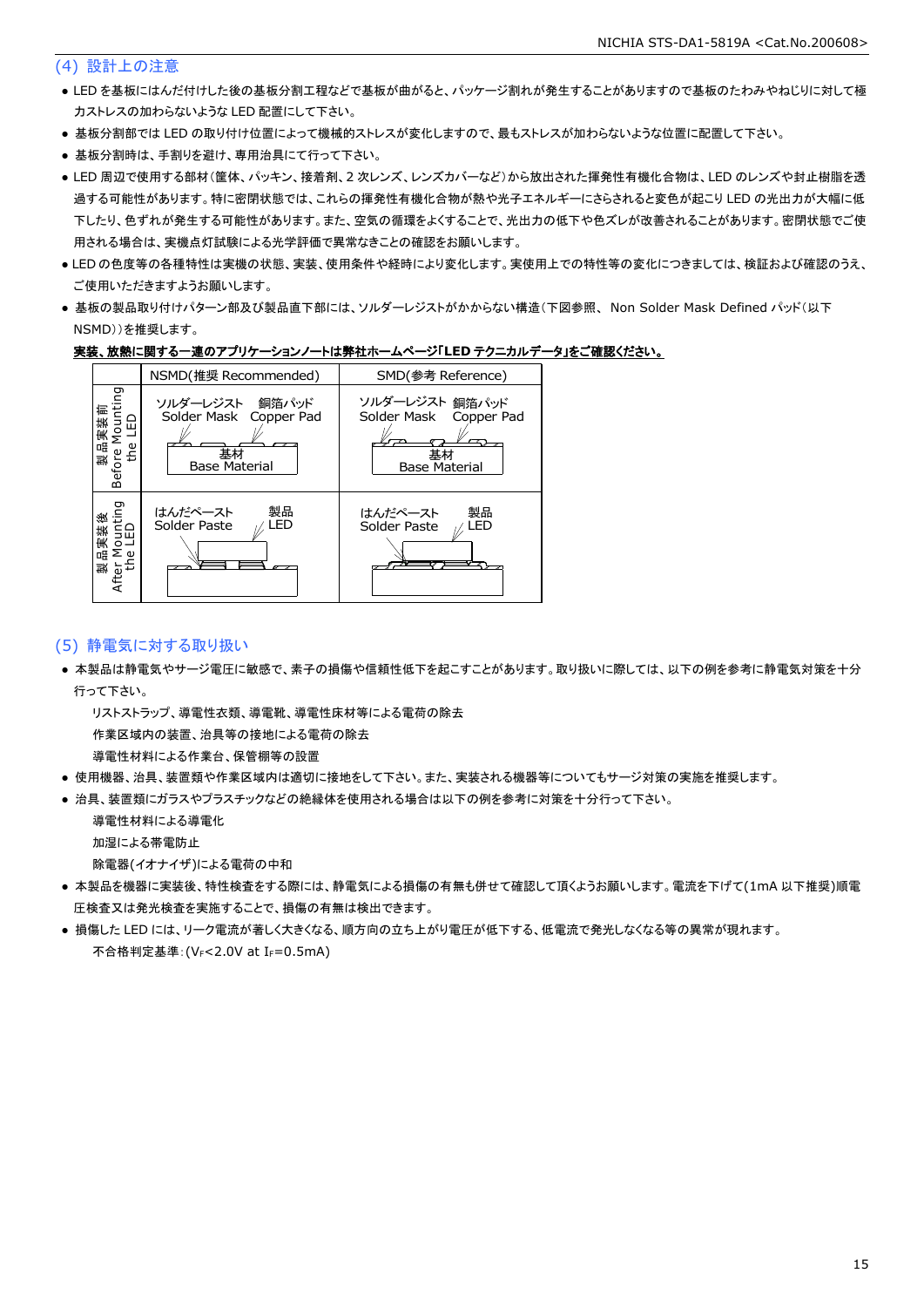#### (6) 熱の発生

- 本製品をご使用の際は、熱の発生を考慮して下さい。通電時の素子の温度上昇は、実装する基板の熱抵抗や本製品の集合状態により変化します。熱の 集中を避け、本製品周囲の環境条件により最大ジャンクション温度(Tj)を超えることがないよう配慮下さい。
- 本製品周囲の温度条件(TA)により使用電流を決め放熱等の処理を施して下さい。
- 温度についての関係は、次の2つの式で表されます。
	- 1)  $T_J = T_A + R_{\theta JA} \cdot W$  2)  $T_J = T_C + R_{\theta JC} \cdot W$ 
		- \*TJ=ジャンクション温度: °C、TA=周囲温度: °C

T<sub>C</sub>=ケース温度: °C

RθJA=ダイスから周囲空気までの熱抵抗: °C/W

ReJc=ダイスから Tc 測定ポイントまでの熱抵抗: °C/W

 $W = \frac{1}{2} \lambda \frac{1}{2} \sum_{r=1}^{n} (I_{F} \times V_{F})$ : W

T<sub>C</sub> Measurement Point



● 本製品を実装した後、Tcを実測することは困難です。アプリケーションノートにて Tc以外の点を実測することで T」を推定する手法を示しています。実装、 放熱などの一連のアプリケーションノートは弊社ホームページ「**LED** テクニカルデータ」をご確認ください。

(7) 洗浄

- ぬれた雑巾、ベンジン、シンナーなどで LED を拭かないで下さい。
- 洗浄する場合は、イソプロピルアルコールを使用して下さい。その他の洗浄剤の使用に当たってはパッケージ及び樹脂が侵され不具合発生の原因となる 場合がありますので、問題のないことを十分確認の上での使用をお願い致します。フロン系溶剤については、世界的に使用が規制されています。
- LED に汚れが付着した場合にはイソプロピルアルコールを布に付けて良く絞って汚れを拭き取って下さい。
- 超音波洗浄は、基本的には行わないで下さい。やむをえず行う場合は、発振出力や基板の取り付け方により LED への影響が異なりますので、予め実使 用状態で異常のない事を確認の上実施下さい。

#### (8) 目の安全性

- 2006 年に国際電気委員会(IEC)からランプ及びランプシステムの光生物学的安全性に関する規格 IEC 62471 が発行され、LED もこの規格の適用範 囲に含められました。一方、2001 年に発行されたレーザー製品の安全に関する規格 IEC 60825-1 Edition1.2 において、LED が適用範囲に含まれて いましたが、2007 年に改訂された IEC 60825-1 Edition2.0 で LED が適用除外されました。但し、国や地域によっては、依然として IEC 60825-1 Edition1.2 と同等規格を採用し、LED が適用範囲に含められています。これらの国や地域向けには、ご注意下さい。IEC62471 によって分類される LED のリスクグループは、放射束や発光スペクトル、指向性などによって異なり、特に青色成分を含む高出力ではリスクグループ 2 に相当する場合もあり ます。LED の出力を上げたり、LED からの光を光学機器にて集光したりするなどした状態で、直視しますと眼を痛めることがありますので、ご注意下さい。
- 点滅光を見つづけると光刺激により不快感を覚えることがありますのでご注意下さい。又、機器に組み込んでご使用される場合は、光刺激などによる第三 者への影響をご配慮下さい。